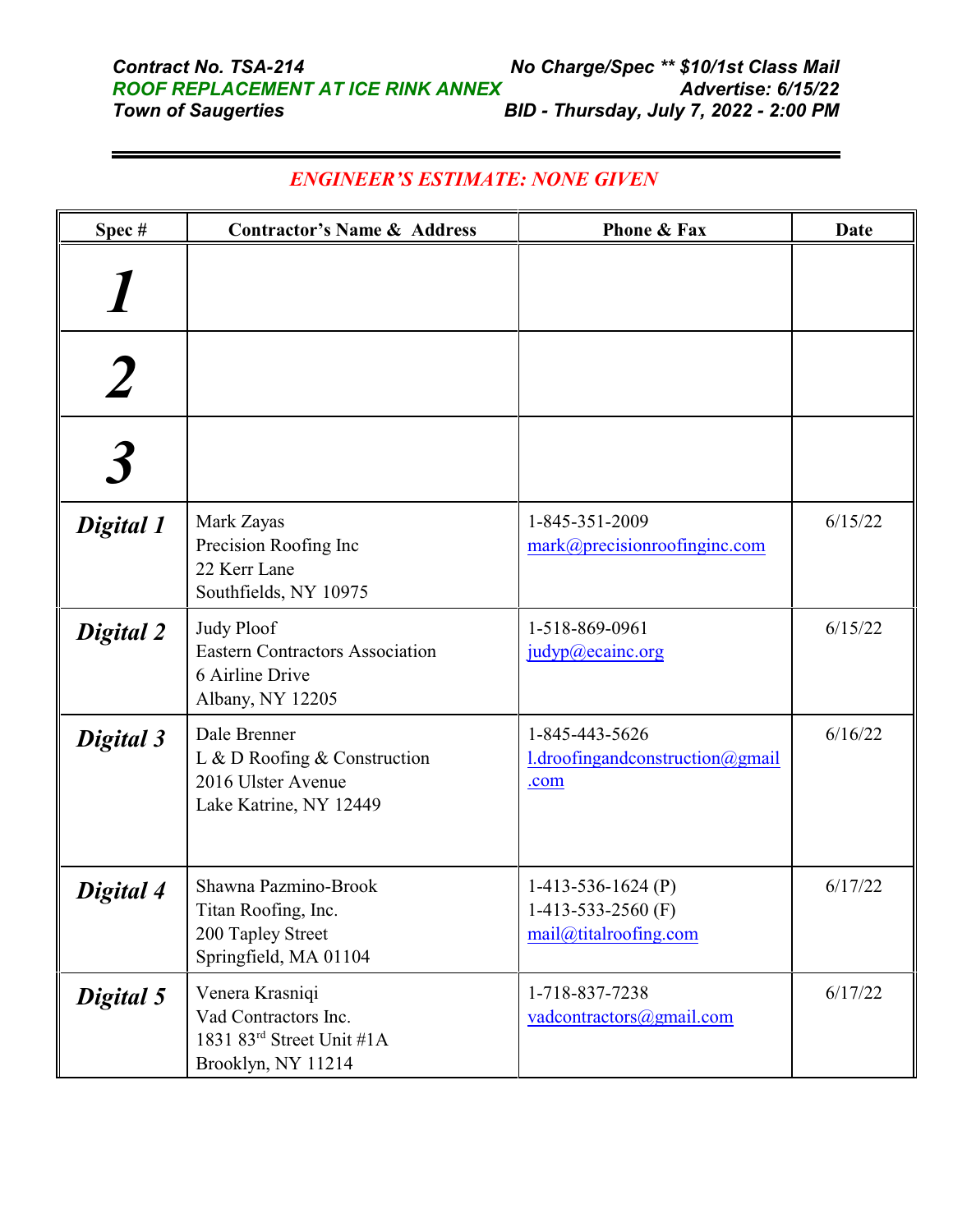| Spec#             | <b>Contractor's Name &amp; Address</b>                                                           | Phone & Fax                                                           | <b>Date</b> |
|-------------------|--------------------------------------------------------------------------------------------------|-----------------------------------------------------------------------|-------------|
| Digital 6         | Meghan Lailer<br>S&L Roofing and Sheetmetal<br>2706 New Scotland Road<br>Voorheesville, NY 12186 | 1-518-765-5088 (P)<br>1-518-765-5090 $(F)$<br>mlailer@slroofingny.com | 6/21/22     |
| Digital 7         | Rebecca Alonso<br>Milcon Construction Corp.<br>142 Dale Street<br>West Babylon, NY 11704         | 1-631-756-9530<br>ralonso@milconconstruction.com                      | 6/21/22     |
| Digital 8         | Jaya Lakshmil<br>Dodge Data & Analytics<br>4300 Beltway Place<br>Arlington, Texas 76018          | 1-413-376-7032<br>jayalakshmil@construction.com                       | 6/21/22     |
| Digital 9         |                                                                                                  |                                                                       |             |
| Digital 10        |                                                                                                  |                                                                       |             |
| Digital 11        |                                                                                                  |                                                                       |             |
| Digital 12        |                                                                                                  |                                                                       |             |
| <b>Digital 13</b> |                                                                                                  |                                                                       |             |
| Digital 14        |                                                                                                  |                                                                       |             |

## *ENGINEER'S ESTIMATE: NONE GIVEN*